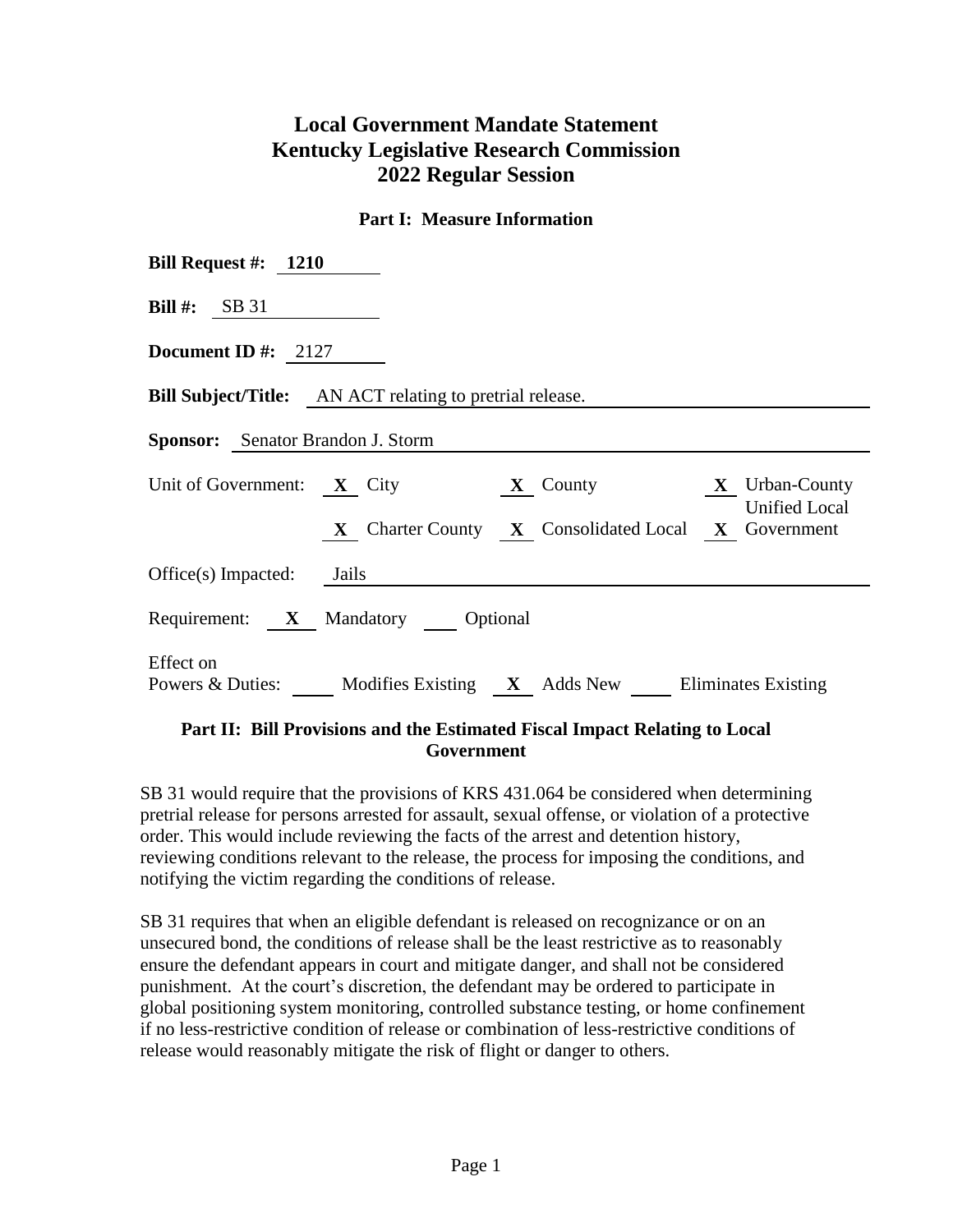If pretrial release is denied, and unless waived by the defendant, the defendant shall have his or her felony offense tried within 180 days of the first court appearance; 90 days for a misdemeanor. If the defendant is not brought to trial within the above time frames, then he or she shall be released unless the court finds there is a risk of harm to a person for which the risk can't be mitigated by nonfinancial conditions or combination of conditions. The court may extend the 180 and 90 day timeframes for good cause.

Any time resulting from delays related to competency hearings or examinations related to competency, and for any period of time for which the defendant is determined to be incompetent to stand trial shall be excluded when determining the 180 and 90 day time requirements. Additionally, for periods prior to August 1, 2026, any delays resulting from the processing of evidence by the Kentucky State Police forensic laboratory shall also be excluded when the resulting evidence would show the defendant to be a risk to a person or persons other than himself or herself.

## **The fiscal impact of SB 31 on local governments could be a moderate savings to local jails.**

If pretrial release is emphasized, fewer defendants will be lodged in local jails. The housing of prisoners, prior to sentencing, is a direct expense to the local government, and thus would be a cost savings. If a Class D or Class C felon is later sentenced to incarceration, a shorter period in jail pre-conviction will mean the offender enters DOC custody with fewer days of jail custody credit, which means he has a longer period of time to serve in state custody, at a cost to the state.

# **Class B and Class A misdemeanors:**

A person convicted of a Class B misdemeanor may be incarcerated for up to 90 days. A person convicted of a Class A misdemeanor may be incarcerated for up to twelve months. Misdemeanants are housed in one of Kentucky's 74 full service jails or three life safety jails. While the expense of housing inmates varies by jail, this estimated impact will be based on an average cost to incarcerate of \$35.43 per day. While the majority of misdemeanor defendants are granted bail, those who do not will also cost local jails an average cost to incarcerate of \$35.43 per day.

# **Class D and Class C felons:**

When a court denies bail to a Class D felony defendant, the local government is responsible for incarcerating the defendant until disposition of the case in one of Kentucky's 74 full service jails or three life safety jails. While the expense of housing inmates varies by jail, each additional inmate increases facility costs by an average cost to incarcerate of \$35.43, which includes the \$31.34 per diem and medical expenses that the Department of Corrections pays jails to house felony offenders. Upon sentencing, a Class D felon is housed in one of Kentucky's full service jails for the duration of his or her sentence. The Department of Corrections pays a jail \$31.34 per day to house a Class D felon. The per diem may be less than, equal to, or greater than the actual housing cost.

When a court denies bail to a Class C felony defendant, the local government is responsible for incarcerating the defendant until disposition of the case in one of Kentucky's 74 full service jails or three life safety jails. While the expense of housing inmates varies by jail, each additional inmate increases facility costs by an average cost to incarcerate of \$35.43, which includes the \$31.34 per diem and medical expenses that